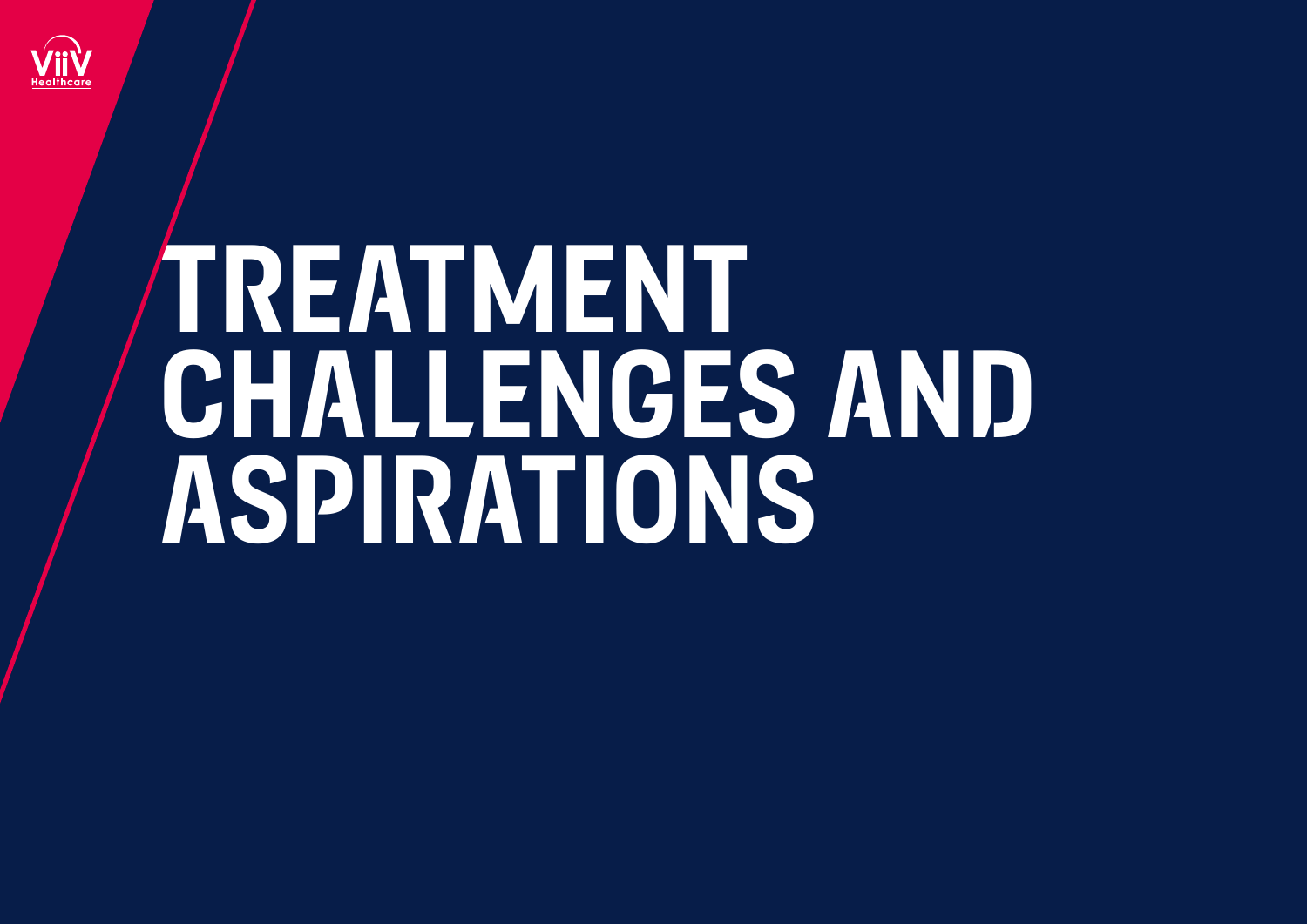

### **TREATMENT CHALLENGES AND ASPIRATIONS FOR PEOPLE WITH HIV**

## $\overline{\mathbf{G}}$

**Meeting the fourth "90" target of improving quality of life among [people with HIV] calls for holistic care that considers patients' concerns, co-morbidities, priorities, and preferences when starting or switching HIV medication to minimize the impact of HIV treatment on daily life and address unmet needs.**

**de los Rios P** *et al.* 2021 1 ViiV Healthcare employee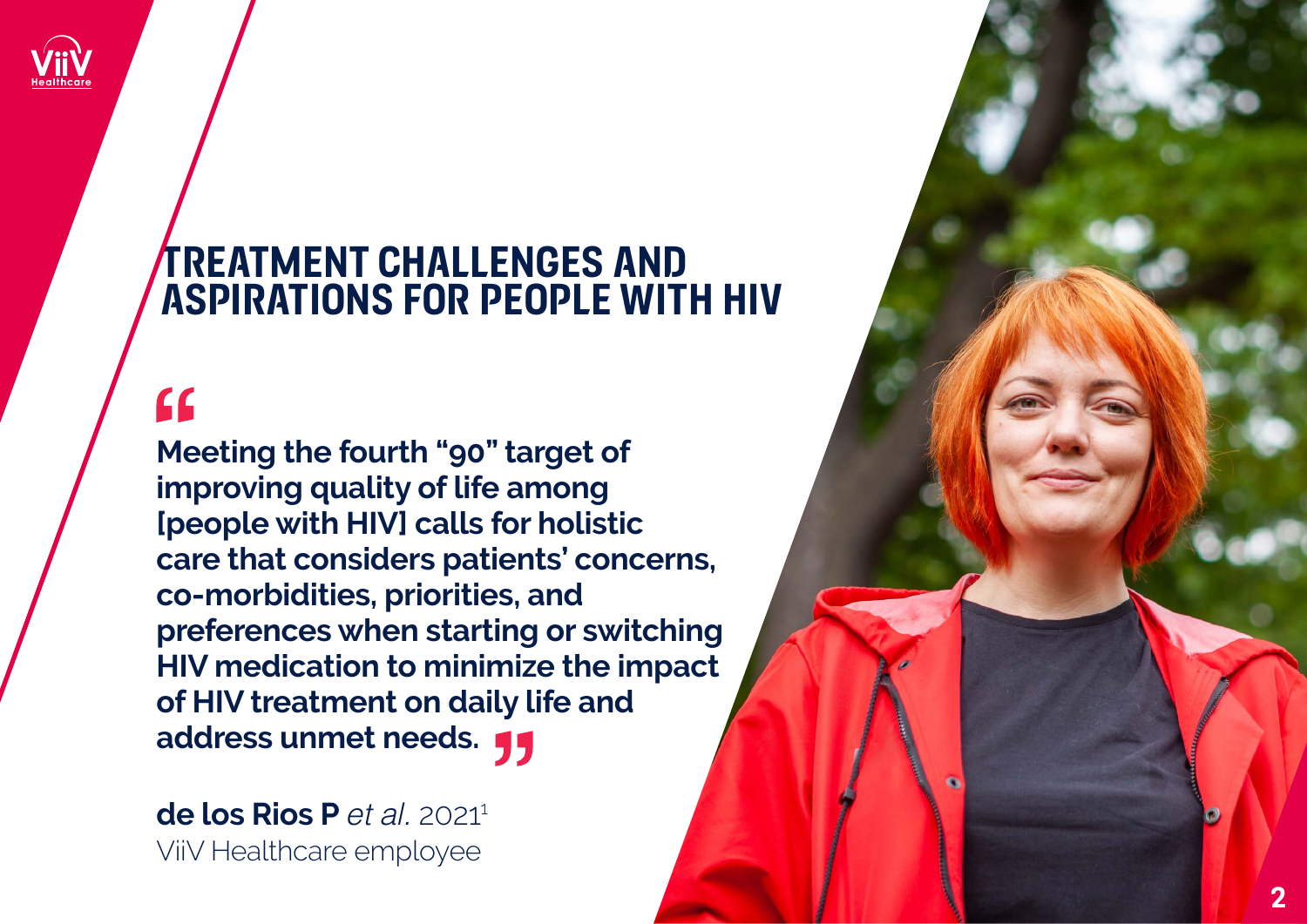While antiretroviral therapy (ART) has transformed the lives of millions of people with HIV, treatment priorities and concerns around adherence continue to evolve.<sup>1,2</sup>

**In a holistic model of HIV care, there is more to consider than treatment alone.** Understanding the unmet care needs people with HIV have with antiretroviral therapy creates the **opportunity to identify areas of improvement in HIV care.**<sup>1,3</sup> A myriad of complex unmet psychological, emotional and physical needs can have an effect on treatment in HIV care, **and these may not be discussed with an HCP.1**

The Positive Perspectives Wave 2 study investigated rates of people with HIV reporting concerns that could affect adherence and their relationship with indicators of health-related quality of life (HRQoL).<sup>1,2</sup>

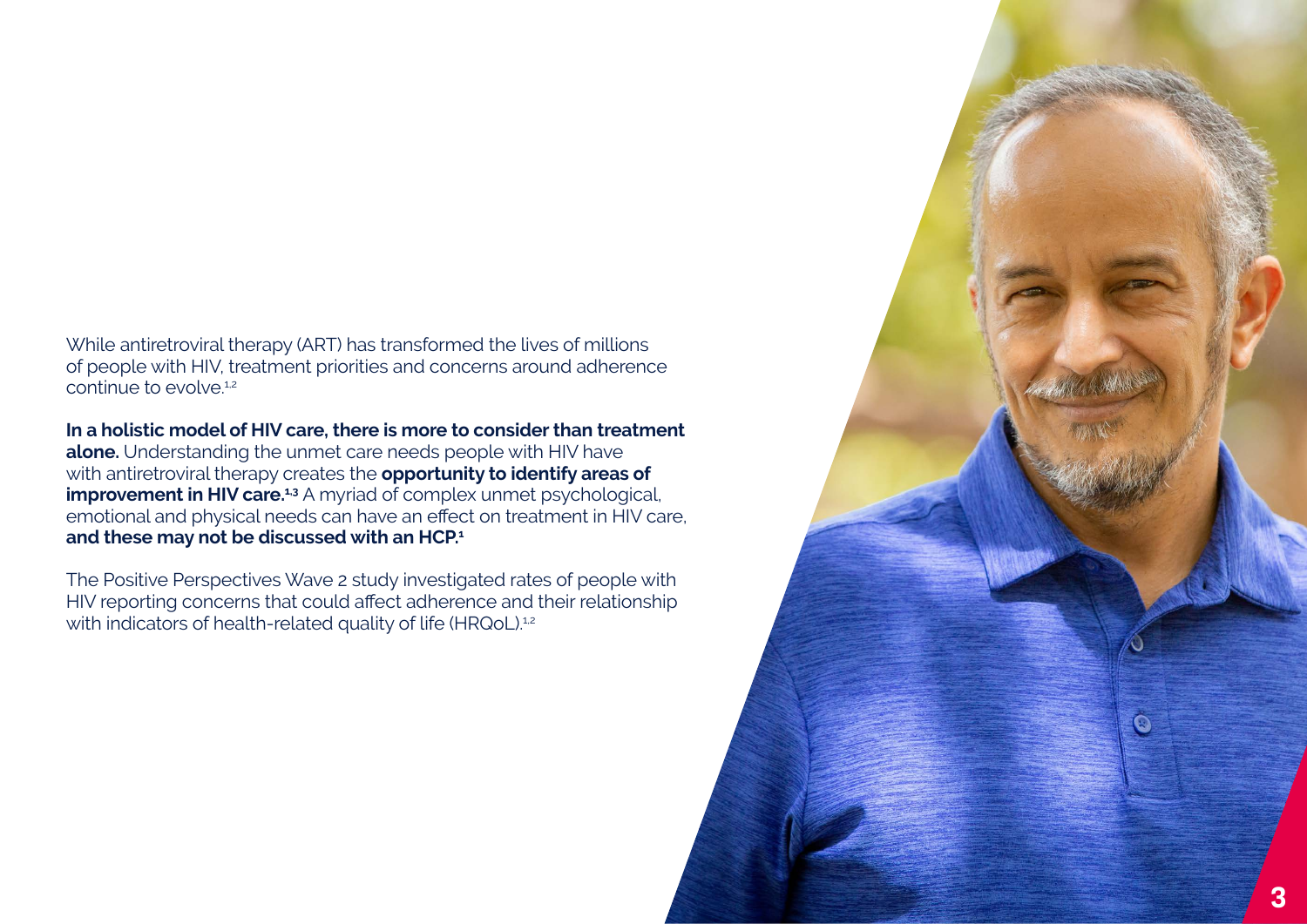# **physical concerns**

Data from the Positive Perspectives Wave 2 study showed that people with HIV reported numerous physical concerns that could affect adherence. Globally, among the 2,389 participants, **44% self-reported a non-HIV medical condition that could potentially interfere with adherence to their ART** (participants may have reported >1 condition).<sup>1</sup>

**Figure 1.** Proportion of people with HIV self-reporting medical conditions with the potential to affect ART adherence (N=2,389).<sup>1</sup>

![](_page_3_Figure_3.jpeg)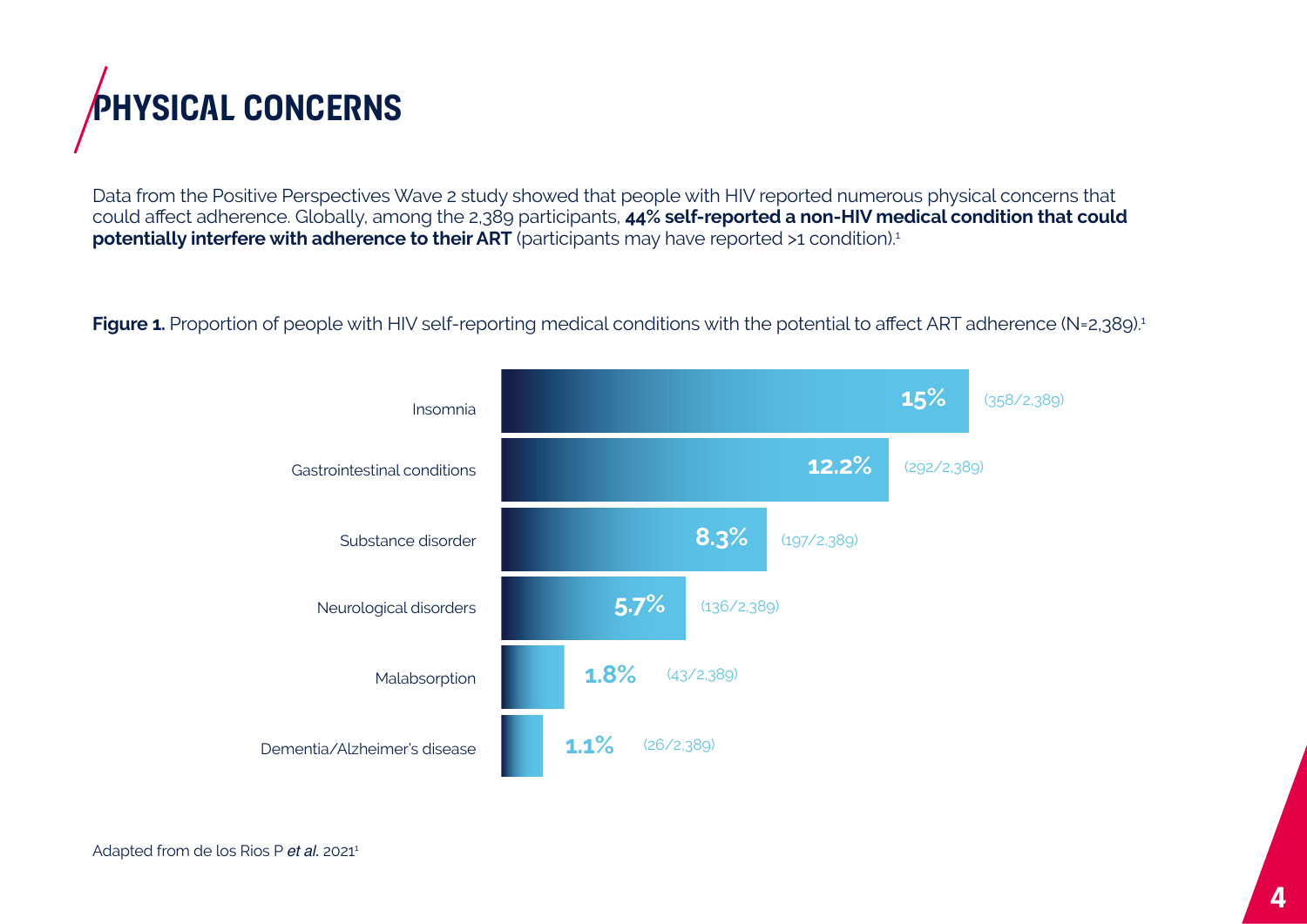### In addition to medical conditions reported in Positive Perspectives Wave 2, side effects from ART had a substantial impact on ART adherence and HRQoL.<sup>1</sup>

Overall, globally, 43.6% (1,041/2,389) of participants reported experiencing side-effects with their HIV medications, including 30.8% (37/120) of the Australian subgroup.<sup>14</sup>

![](_page_4_Picture_2.jpeg)

**72%** is de effects from their HIV medication indica<br>
that they impact their daily life 1 **side effects** from their HIV medication indicated that they impact their daily life.<sup>1</sup>

![](_page_4_Picture_4.jpeg)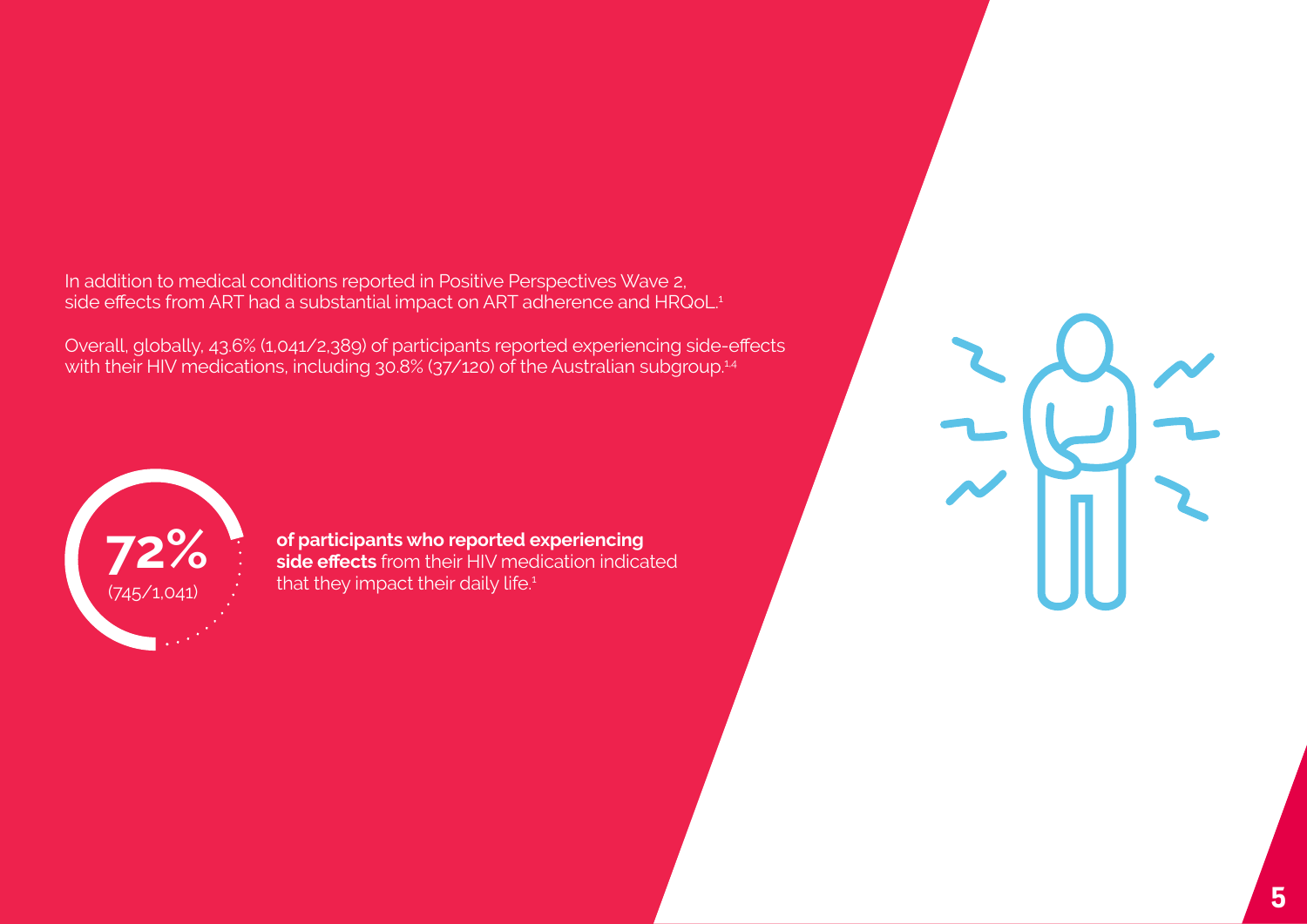Among the global Positive Perspectives Wave 2 population, **the proportion of people with HIV who missed ART ≥1 time in the past month was significant and almost twice as high among people with HIV who reported experiencing side-effects** than those who did not (35.2% [366/1,041] vs 16.8% [226/1,348]; p<0.001).<sup>1</sup>

In particular, the 28.6% (685/2,389) of **people with HIV who reported experiencing gastrointestinal side effects were found to also report significantly lower indicators of HRQoL** compared to people with HIV without side-effects (p<0.001).<sup>1</sup>

**Figure 2.** Comparisons of self-rated health by reported gastrointestinal side-effects, global population (N=2,389).

![](_page_5_Figure_3.jpeg)

All comparisons p<0.001 based on x<sup>2</sup> tests. Adapted from de los Rios P *et al.* 2021.<sup>1</sup>

Within the Australian subgroup (n=120), 30.8% (37/120) reported currently experiencing ART side effects, and of these participants 56.8% (21/37) reported experiencing gastrointestinal side effects.<sup>4</sup> **Participants who experienced side effects were also significantly more likely to be worried about long-term side effects** (86.5% [32/37] vs 53.0% [44/83]; p=0.002) **and their overall wellbeing** (75.7% [28/37] vs 51.8% [43/83]; p=0.014) than participants who did not report side effects.<sup>4</sup>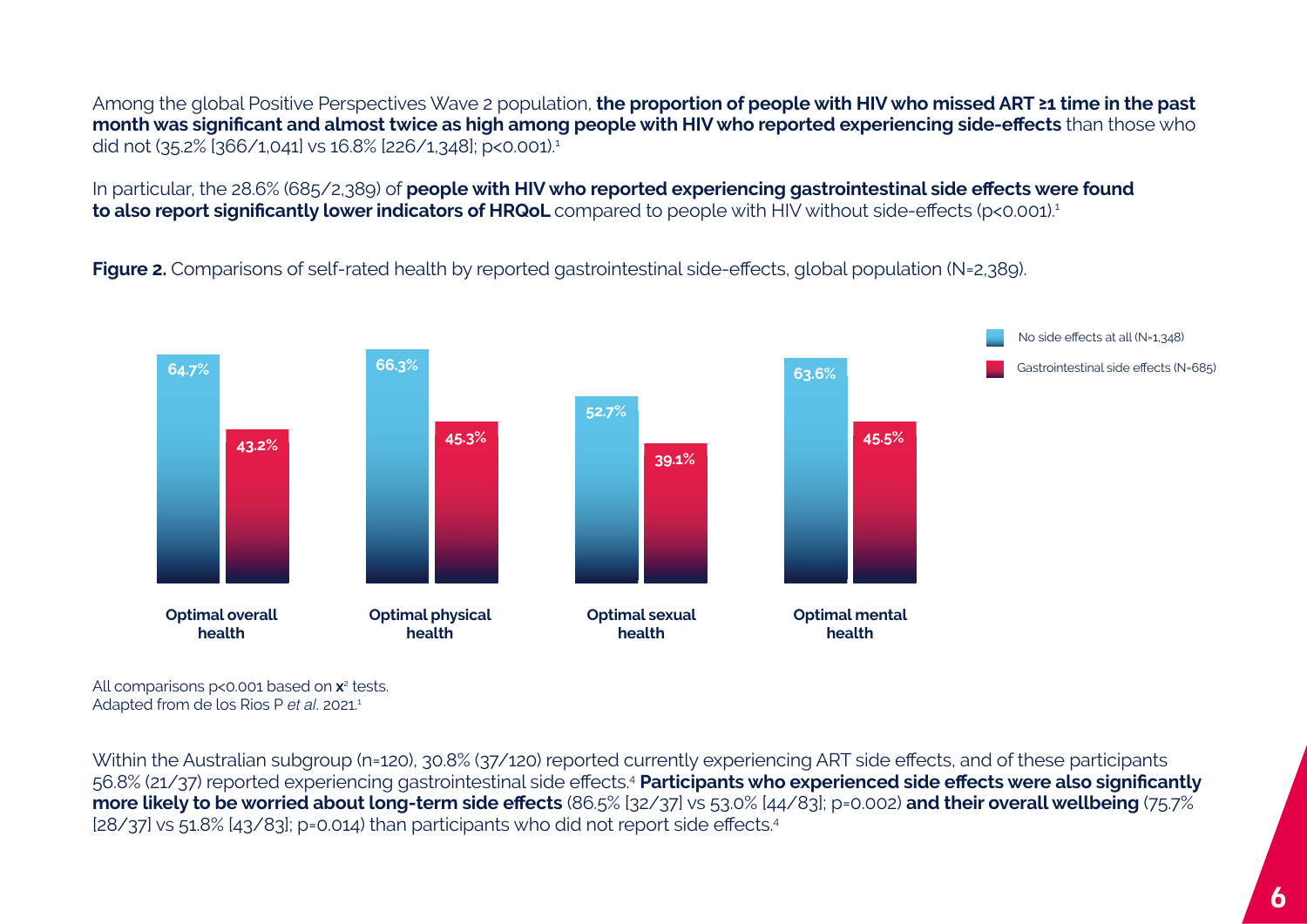![](_page_6_Picture_0.jpeg)

In the Positive Perspectives Wave 2 global cohort, participants acknowledged emotional concerns that could affect their daily oral ART, including:<sup>1</sup>

![](_page_6_Figure_2.jpeg)

The relationship between these perceptions and optimal overall health was also investigated, and **each emotional concern was significantly associated with at least a 39% reduction in odds of reporting optimal overall health** compared to participants who did not report the same emotional concerns (p<0.05, reported vs not reported for all concerns summarised on this page).<sup>1</sup>

**28.9%** (691/2,389)

### of people with HIV

felt that taking their HIV medication limited their day-to-day life.<sup>1</sup>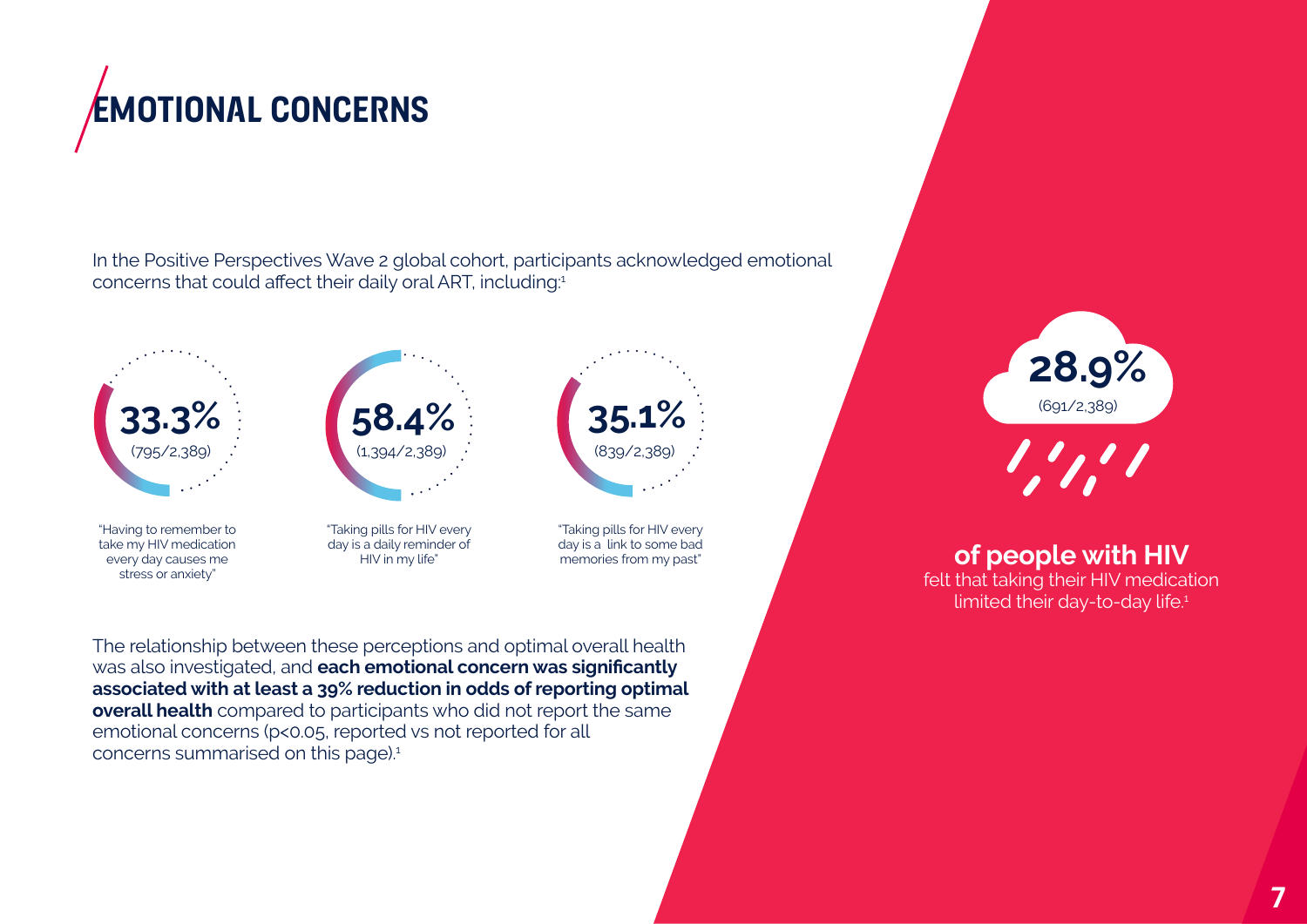# **Psychosocial concerns**

Participants in the Positive Perspectives Wave 2 study reported numerous psychosocial concerns related to ART adherence. **Disclosure of HIV status was a prominent concern,** with 57.9% (1,383/2,389) of people with HIV reporting that they disguised or hid their ART to avoid sharing their HIV status, and 37.9% (906/2,389) were worried daily ART meant a greater chance of revealing their HIV status.<sup>1</sup>

People with HIV concerned about daily ART leading to unwanted disclosure of their HIV status were significantly more likely to disguise or hide their ART within the past 6 months, compared to people with HIV who were not worried (79.1% [717/906] vs 44.9% [666/1,483]; p<0.001).<sup>1</sup>

![](_page_7_Picture_3.jpeg)

of the global cohort reported missing ≥1 dose of ART within the past 30 days because they "were not in a situation where they felt comfortable taking their pills"<sup>2</sup>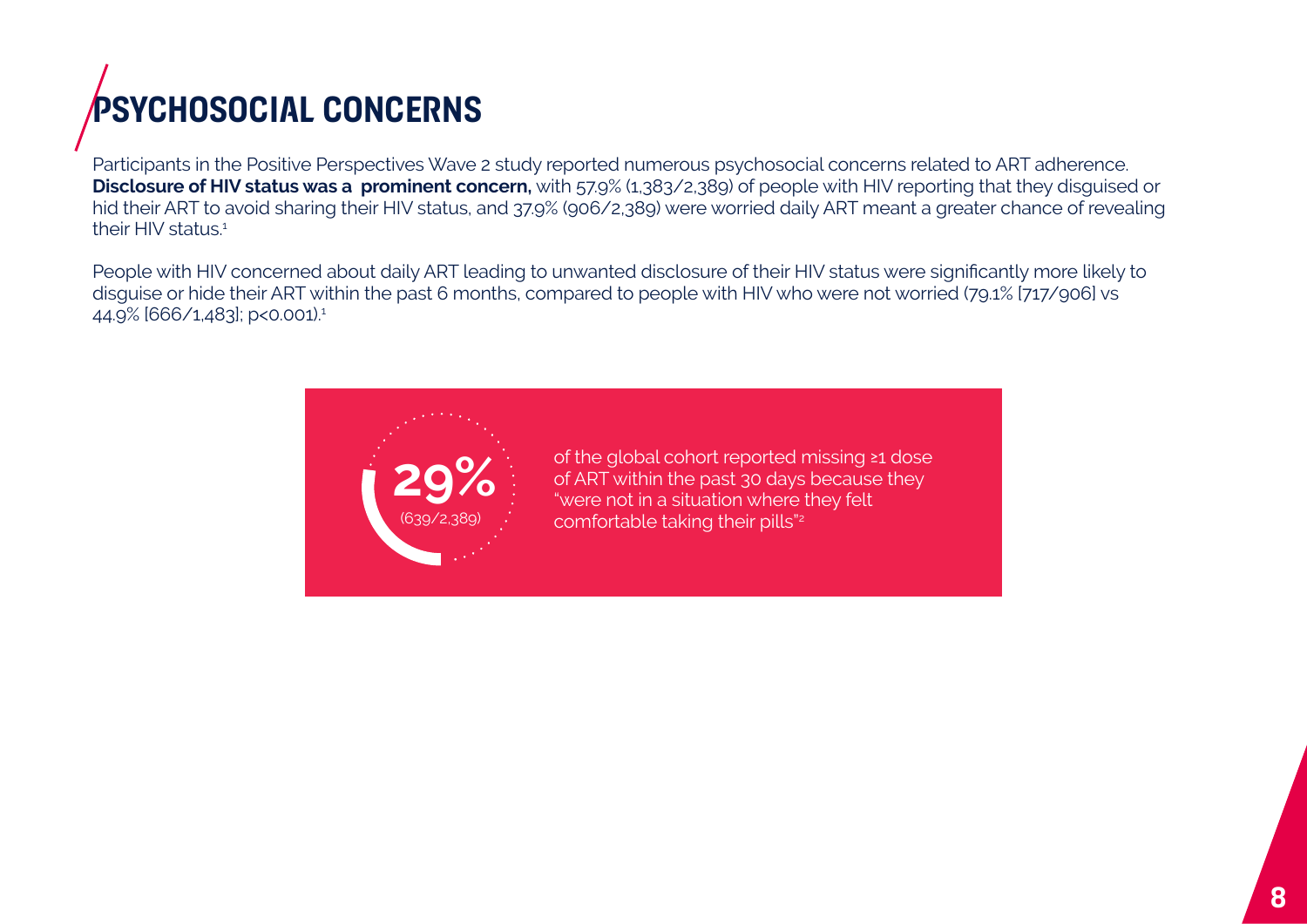Results from the Australian cohort showed variation in treatment aspirations.4 Study participants ranked which improvements to HIV medicines were most important to them.4 **The highest ranked attribute among all participants was reduced long-term impact on their body (33.6%)**, and the lowest was smaller pills (5.5%):<sup>4</sup>

![](_page_8_Figure_1.jpeg)

People with HIV in Australia also reported aspirations about their treatment, **84.0% (84/100) of participants who were satisfied with their current ART also expressed optimism that future advances in HIV care would improve their health.4**

\*10 participants in the Australian sample did not respond to this survey item. Adapted from Allan B *et al.* 20214